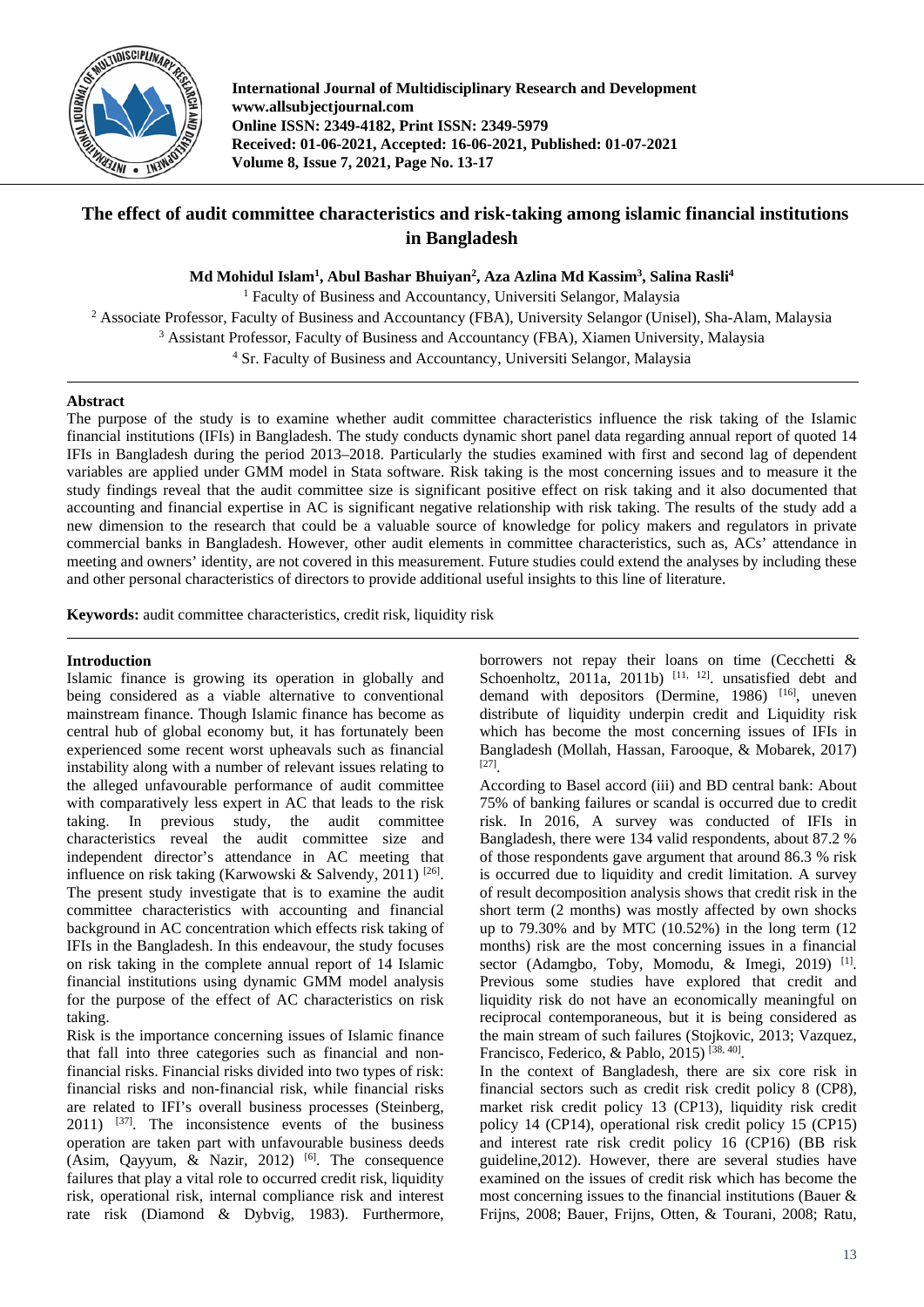$2015$ ) <sup>[8, 9, 31]</sup>. On the other hand, credit and liquidity risk appear to have played a major role in the amplification of IFI's failures. In light of this fact, it cannot be denying the influence of credit and liquidity risk on a sound economic infrastructure of IFIs in Bangladesh.

Yasin Ali  $(2016)$  <sup>[43]</sup>, has found the difference in the operation like of IFI's earnings, sharing, lending and bonds issues of the Islamic financial institutions in Bangladesh as a result, credit and liquidity risk are being figure in such industries (Ullah, Harwood, & Jamali, 2016) <sup>[39]</sup>. Furthermore, the lacking of financial expert, scholars and sufficient audit members of IFIs in Bangladesh also lead to higher risk taking (Alman, 2012b)<sup>[3]</sup>.

In the same way firm extending debt-equity and overall cost of capital (Ozgulbas, Koyuncugil, & Yilmaz, 2006)<sup>[29]</sup>. In contrary, limited with sufficiency time, human resources, knowledge with key person and scales of operation that impact on risk taking (Shanthi & Bierly, 2006)<sup>[36]</sup>. In addition, along with audit committee, there are some other factors such as business size and its volume are also important causes of risk issues. To minimize these risks the study has examined the audit committee characteristics of IFIs in Bangladesh.

## **Literature Review and Development of Hypotheses**

Large board has greater reputational requirement than small board. To maintain large board is needed different committee. The large board has maintained poor coordination that discreet their reputation (Salancik, 1977) [34]. The study theoretically shows that large size firm executes both internal and external audit committee whereas, small board not maintain separately audit committee (Seyram Pearl-Kumah, Sare, & Bernard, 2014) [35]. Large size firm ultimately conducted more complexity and lack of co-ordinance that impact on risk. Large size firm lead to large board with greater experience, expertise, reputation, commitment, and willingness better performance  $(Alman, 2012a)$ <sup>[2]</sup>. Thus, firm size contributes to audit committee facilities that impact on risk.

It is burning issues of an auditor to identify the materiality. The materiality in financial statement that leads to imbalance position. To identify the imbalance an effective audit committee is needed. The audit committee's efficiency and quality that lead to experience of audit committee. Today, it is more accepted that financial experts have notably knowledge, skills and experience in financial and accounting issues. The abilities that are able to understand accounting techniques and financial instruments, which are technically complicated, and that without accounting expertise members are not easily able to understand (Dhaliwal, Naiker, & Navissi, 2010)<sup>[17]</sup>. The benefits from accounting expertise that have ability to oversee financial reporting, thus preventing possible reporting failures, litigation and scrutiny from policy makers. Thus, large size IFIs gathering of large committee with financial expertise specially accounting background.

The organization operates an audit Committee that is a subcommittee of the Board. The audit committee holds minimal one impartial (Independent) director and remains senior official (Corporate Governance Code, 2004)<sup>[13]</sup>. An audit Committee justifies the authenticity of financial statements and makes report about present financial condition of an organization. Again, audit size impact on cost and this cost is opposite direction to revenue that impact on insolvency of an organization. Therefore, audit committee size impact on risk taking (García-Sánchez, García-Meca, & Cuadrado-Ballesteros, 2017) [21] .

Hypothesis 1 (H1): Audit Committee (AC) characteristics influence on risk taking of IFIs in Bangladesh**.** 

Audit committee has to maintain minimum an independent director for fair view opinion on audit report because an independent director expresses his/her opinion without any biasness. Therefore, independent director play utmost role on fair justification, accountability and transparency that impact on company solvency related risk. Hence, independent directors try to maintain neutral opinion without subordinate's pressure basically; independent directors enjoy much freedom to express fairness opinion that impact on risk taking (Arthur Young, 1984)<sup>[5]</sup>. There are five main indicators to arise risk that Self-interest threat, self-review threat, advocacy threat, Familiarity or trust threat, Intimidation threat this threat may reduce by independent auditor (ICAEW, 2001)<sup>[25]</sup>. An independent audit committee needs monitoring ability with freedom opinion. Usually, independent audit improves job performance due to free and fair view that contribute to increase fair view of an organization that is the most importance elements of a firm (Fiedler, 1970)<sup>[19]</sup>. However, fair view and relevant knowledge of audit committee impact on company's objective (Herz & Schultz, 1999) <sup>[24]</sup>. Relevant Knowledge and experience contribute to open fair view image and it likely to increase firm facilities. Since audit are more informed than others directors, their monitoring effectiveness may depend on the usefulness of information they can receive.

Hypothesis 2 (H2): Accounting and financial expertise in Audit Committee (AC) characteristics influence on risk taking of IFIs in Bangladesh**.**

# **Methodology**

### **Data Sample**

The study has used secondary data with purposive sample to collect data from annual reports of IFIs from 2013 to 2018. The study find data for 14 Islamic financial institutions and filter by keeping only those having codes C1, C2….C14 because IFIs with these codes publish consolidated financial statements from annual report was obtained from the web site of IFSB, GFDR, DSE and Bank scope. The crosssection data which given cross-sectional records (heterogeneities) and (autocorrelation) time series data (Gujarati, 2006) [22] and time series data (Damodar Gujarati,  $2004$ ) <sup>[15]</sup> is the most importance (Damodar Gujarati, 2004) [15] . However, in term of time invariant variables, correlation between error term and explanatory variables are key elements for Dynamic GMM (Roodman, 2009) <sup>[33]</sup>. xtabond2 module in Stata is conducted in time invariant variable (Arellano & Bover, 1995; Blundell & Bond, 1998)  $[4, 10]$  and given priority about GMM for several causes: First, an OLS ignores the panel structure of the data (Gambin, 2004) <sup>[20]</sup>. Second, a time-invariant parameter cannot be estimated with fixed-effect methods. Third, the CGI does not vary much over time, so the fixed-effect estimation could be inappropriate (Wooldridge, 2002)<sup>[42]</sup> and could lead to a loss in degrees of freedom (Baltagi,  $2005, P.14$ )<sup>[7]</sup>. Fourth, Endogeneity is a common problem in studies on finance and accounting (Pindado & Requejo, 2014) [30] .

GMM apply three types of endogeneity, i.e., simultaneity,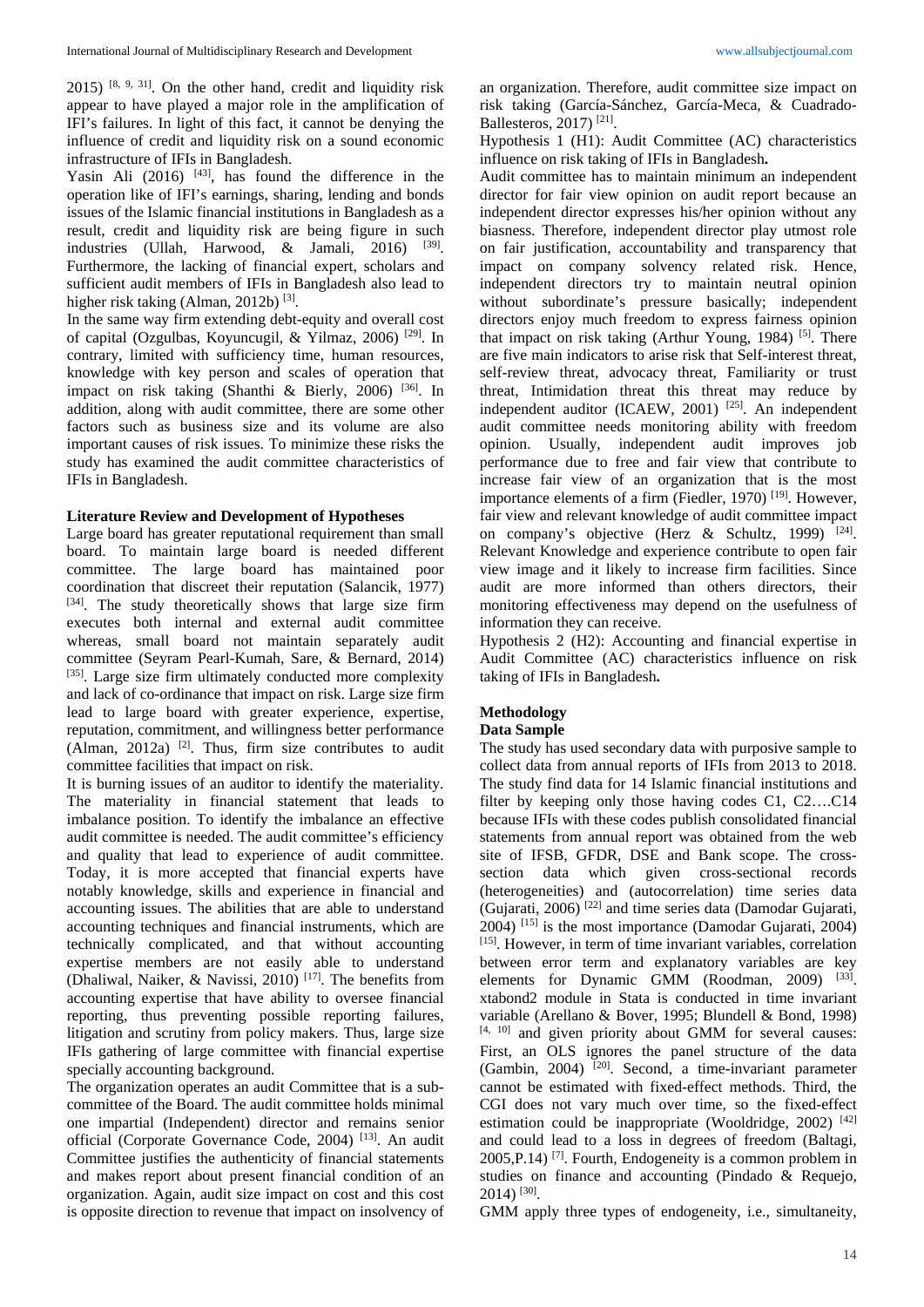unobservable heterogeneity and dynamic endogeneity (Wintoki, Linck, & Netter, 2012)<sup>[41]</sup>. First the simultaneity source. The second endogeneity source comes from unobservable heterogeneity, where other omitted variables could affect corporate risk that is unobservable, such as, the managers' skills and ability. A firms have managers with high skills then fewer independent directors would be required because the board monitoring function would be decreased (Hermalin & Weisbach, 2003)<sup>[23]</sup>. The third, this type of endogeneity is usually ignored in most governance studies which generally lead to mixed and inconsistent results (Wintoki *et al*., 2012) [41] . In particular, it also creates a matching equation of the first differences for all of the variables. The GMM estimates the lag value eliminate to reduce unobserved heterogeneity and omitted variable bias (Roodman, 2006) [32] .

#### **Variable Measurement and Empirical Design of Model**

(i) Liquidity  $risk = \frac{Total~ liquid~assets}{$ **Total Assets** 

(1.1) (Al-Tamimi, 2017) (ii) Credit risk= $\frac{Total debt}{Total Assets}$ (1.2) (Asim Abdullah, 2012)

(iii) Risk taking= Liquidity risk + Credit risk

$$
\mathbf{Y}\!=\alpha_1\!+\!K_1Y_{it-1}+K_1Y_{it-2}+\beta_1\mathit{ACSI}_{i,n}+\beta_2\mathit{AFEXPAC}_{i,n}+\mathit{IFI}'\mathit{sage}_{i,n}+\mu_i+\varepsilon_{it}\,\dots(1.3)
$$

ACS=Audit Committee Size,  $\beta_1$ =are the positive or negative coefficients the explanatory variables,  $\varepsilon_{i,n}$  = is the error term (the time-varying disturbance term is serially uncorrelated with mean zero and constant variance).  $\mu_i$  = unobserved variable. AFEXAC=Accounting and Financial Expert in AC.  $K_1 Y_{it-1} + K_1 Y_{it-2} =$  Lag-1 and Lag-2 Variable.

#### **Discussion**

| Name of the Institution            | <b>Credit risk</b> | <b>Liquidity risk</b> | <b>Total risk</b> | Rank |  |  |
|------------------------------------|--------------------|-----------------------|-------------------|------|--|--|
| Islamic Bank Bangladesh Ltd        | 0.919378108        | 0.121733333           | 1.041111441       | 4    |  |  |
| <b>ICB Islami Bank Ltd</b>         | 1.795096669        | $-1.05875$            | 0.736346669       | 8    |  |  |
| Al Arafa Islami bank Ltd           | 0.915770243        | 0.14665               | 1.062420243       | 2    |  |  |
| Social Islami Bank Ltd (SIBL)      | 0.571588352        | 0.1211                | 0.692688352       | 9    |  |  |
| Export Import bank (EXIM) Ltd      | 0.908578313        | 0.12015               | 1.028728313       | 5    |  |  |
| First security islami bank Ltd     | 0.961847703        | 0.109916667           | 1.07176437        |      |  |  |
| Shahajalal Islami Bank Ltd         | 0.921549389        | 0.129866667           | 1.051416056       | 3    |  |  |
| union Islami Bank Ltd              | 0.894143346        | 0.122033333           | 1.016176679       | 6    |  |  |
| Islamic Insurance Banglades Ltd    | 0.438580132        | 0.140661326           | 0.579241458       | 10   |  |  |
| Takaful Islami Insurance Ltd       | 0.205634062        | 0.09631969            | 0.301953752       | 11   |  |  |
| Fareast Islami Life                | 0.122928088        | 0.058371276           | 0.181299364       | 13   |  |  |
| Padma Islami Life                  | 0.185644462        | 0.071824872           | 0.257469334       | 12   |  |  |
| Prime Islami Life                  | 0.088618285        | 0.058550743           | 0.147169028       | 14   |  |  |
| Islamic Finance and Investment Ltd | 0.836668753        | 0.009265919           | 0.845934672       | 7    |  |  |

| Table 1: Descriptive Statistics of Credit and Liquidity risk for overall IFIs |  |  |  |  |
|-------------------------------------------------------------------------------|--|--|--|--|
|-------------------------------------------------------------------------------|--|--|--|--|

The above table 4.1 shows the combinedly risk taking (CR and LR) of overall IFIs for the period from 2013 to 2018, where First security islami bank Ltd shows the highest risk taking (1.05142) and Prime Islami Life Insurance Company Ltd shows the lowest risk (0.1471690).

**Table 2:** Descriptive Statistics of Risk-taking summary

|                       | <b>Descriptive Statistics</b> |             |                    |  |             |
|-----------------------|-------------------------------|-------------|--------------------|--|-------------|
|                       | Obs                           | Mean        | Std. Deviation Min |  | Max         |
| AC size               | 84                            | .369048     | .48545             |  |             |
| Actg. & F exp. In RMC | 84                            | .3928571    | .491319            |  |             |
| IFI's Age             | 84 I                          | .214286     | .412790            |  |             |
| $Lag_1$               |                               | 83.741704   | .365137            |  | .1205 1.091 |
| $Lag_2$               |                               | 82 0.739964 | .367038            |  | .1205 1.091 |
| RT                    | 48                            | .743503     | .363351            |  | .1205 1.091 |

Table 4.2: shows mean, minimum and maximum value of risk taking of IFIs in Bangladesh. The mean score of risk taking is 0.743503, while Std. Min and Max. value are 0.3633051, .1205232 and 1.091 respectively. In same way the mean of AC and AFEXP\_AC are 0.369048 and 0.392857 respectively and std. while min and max score are0.491319, 0 and 1 respectively.

Table 4.3 presents the correlation matrix among the variables of this study. The high collinearity among variables influences on econometric problems in those condition while the correlation between the variables is 0.77 or higher. The table 4.3 shows that none of the score are high enough to cause any potential collinearity problems and it is unlikely to effect on results (Damodar,  $2003$ ) [14]

**Table 3:** Corelation Matrix

|          | AC         | AF AC    | $Lag_1$  | $Lag_2$  | CR         | LR       | <b>RT</b> |
|----------|------------|----------|----------|----------|------------|----------|-----------|
| AC       |            |          |          |          |            |          |           |
| $AF\_AC$ | 0.041494   |          |          |          |            |          |           |
| Lag_1    | 0.003786   | 0.598025 |          |          |            |          |           |
| $Lag_2$  | 0.019047   | 0.577892 | 0.935885 |          |            |          |           |
| CR       | $-0.09961$ | 0.361814 | 0.710592 | 0.681405 |            |          |           |
| LR       | 0.126488   | 0.174766 | 0.045688 | 0.013389 | $-0.60979$ |          |           |
| RT       | $-0.01934$ | 0.601865 | 0.93601  | 0.875015 | 0.747402   | 0.070799 |           |

Notes: Table 4.3 presents descriptive statistics among the variables of this study, where, AC is Audit committee, AF\_AC is Accounting and financial expert in AC, RMC is Risk Management Committee, CR is Credit Risk, LR is Liquidity Risk, RT is Risk Taking, Lag\_1 and Lag\_2 proxy variable dependent variable, Age is operating year of IFIs.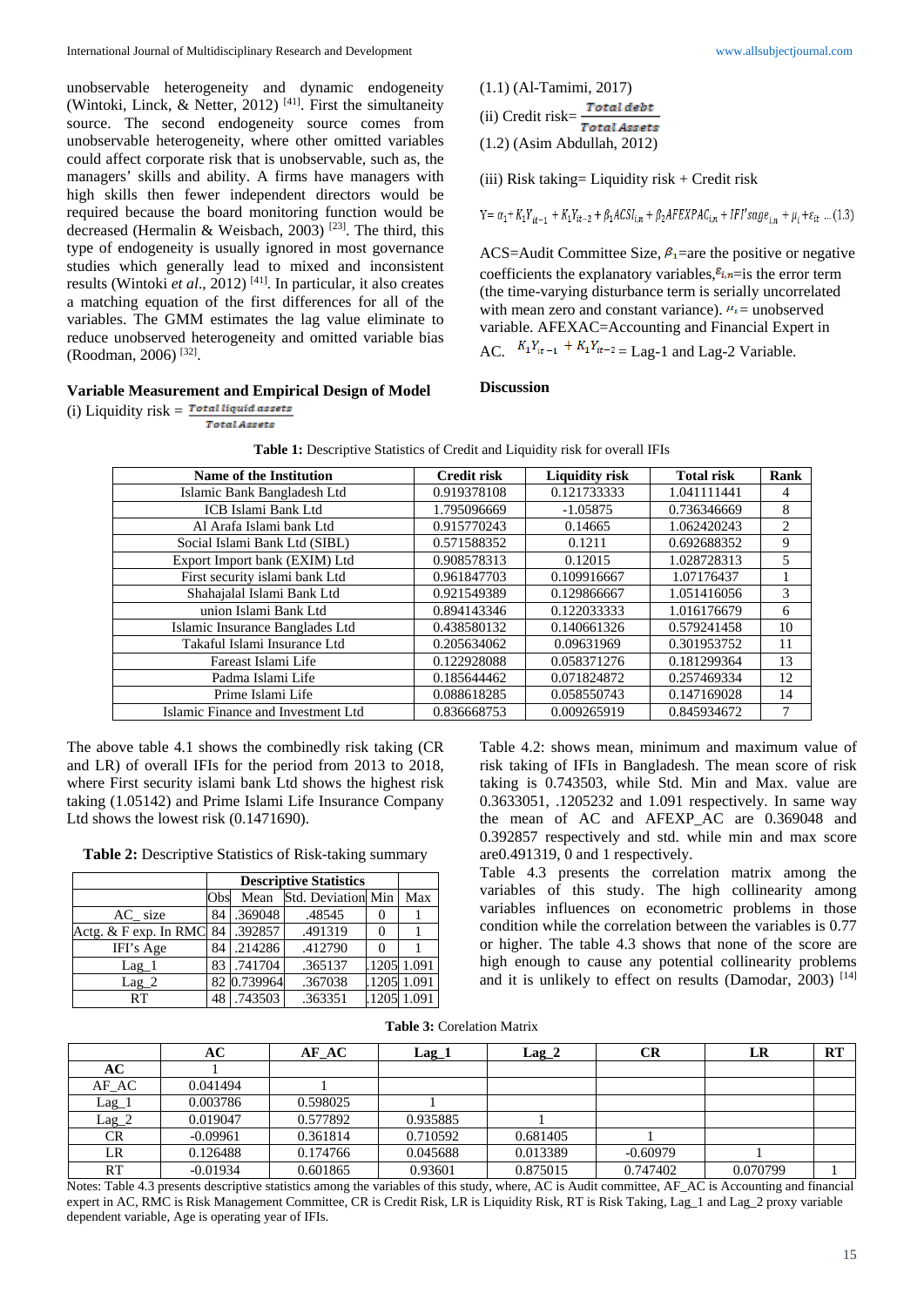| Number of Instruments 14 & Observation (N)=56 |                            |         |          |  |  |
|-----------------------------------------------|----------------------------|---------|----------|--|--|
|                                               | rt                         | Z test  | Std.Err. |  |  |
| L1.rt                                         | $0.6688515***$<br>(0.000)  | 4.55    | .1469357 |  |  |
| L2.rt                                         | $-0.1734615***$<br>(0.006) | $-2.74$ | .0633562 |  |  |
| age_dmy                                       | $-0.0143847$<br>(0.901)    | $-0.12$ | .1160993 |  |  |
| AC size                                       | 0.019353<br>(0.000)        | 4.21    | .0045936 |  |  |
| AFEXP_AC                                      | $-0.0206254***$<br>(0.040) | $-2.05$ | .0100483 |  |  |
| _cons                                         | 0.3953323***<br>(0.000)    | 5.82    | .0679652 |  |  |
|                                               |                            | N       | 56       |  |  |

**Table 4:** Multiple regression analysis

p-values in parentheses

\* p<0.05, \*\* p<0.01, \*\*\* p<0.001

Munisi and Randoy  $(2013)$ <sup>[28]</sup> findings that audit committee opinion and its complexity between internal and external affairs that influence on the risk taken. The table 4.2 shows the average size of AC is smaller than previous study. The more members of AC consider as costly and problem to coordinate. The AC characteristics impact on risk taking that is measured by following 0 or 1 value (if the size of AC is more than median of sample, then 0 others wise 1). Regarding financial expert; previous study shows that about 0.7854 of financial expert on the audit committees significantly influence on risk taking. The study shows accounting & finance background in AC is 0.2995 that is comparatively less than previous study. The table 4.3 multiple regressions analysis shows AC size and risk taking is significantly associated with risk taking at  $p < 0.000$  ( $\beta$  = .019353,  $z = 4.21$ ). The more expertise in AC chance to have more critical reviews that attempts to reduce risk. However, Actg. & F. expert in AC negatively impacts on risk taking. The table 4.3 multiple regressions analysis also shows FEXP AC and risk taking is significantly negative with risk taking at  $p < 0.040$  ( $\beta = -0.0206254$ ,  $z = -2.05$ ). This means that the presence of financial experts on audit committee are not appropriate than prior study as a result indicate that audit committee characteristics is significantly impact for reducing risk taking of IFIs.

## **Conclusion and Policy Recommendation**

This study is to identify the audit committee characteristics and risk taking among the Islamic financial institutions (IFIs) in Bangladesh. The audit committee characteristics is the two elements audit committee size and accounting & financial experts in AC that affecting the risk taking and has justified with the most relevant theories in the particular area. The findings of this study thus offer the AC and accounting and financial experts in AC significantly influence corporate risk taking of IFIs in Bangladesh. The study support two relevant opportunities, firstly, accounting and financial expertise assume to be a fundamental determinant of the audit committee's effectiveness in risk management, so qualified and expertise are necessary for effectiveness of audit committees. The second implication arises from the study suggests that the audit committee plays a relevant role in risk management operation. In term of view, fruitful audit committee could guarantee a highquality institutions risk-management. This study contributes

to IFIs literature on corporate governance. Additionally, future research could further extend the role of the audit committee.

#### **References**

- 1. Adamgbo DSLC, Toby PAJ, Momodu DAA, Imegi PJC. The Effect of Capital Adequacy on Credit Risk Management among Commercial Banks in Nigeria; Within the Basel Capital Adequacy Framework. International Journal of Contemporary Research and Review www.ijcrr.info,2019:10(07):21555-21562.
- 2. Alman M. Shari'ah Supervisory Board Composition Effects On Islamic Banks' Risk-Taking Behavior. JEL classification: G21, G32, G18, 2012a.
- 3. Alman M. Shari'ah Supervisory Board Composition Effects On Islamic Banks' Risk-Taking Behavior. JEL classification: G21, G32, G18. Retrieved from, 2012b.
- 4. Arellano M, Bover O. Another look at the instrumental variables estimation of error components models. J Econometrics,1995:68:29-51.
- 5. Arthur Young C. Chief Justice Warren Burger, writing on behalf of a unanimous United States Supreme Court in the case of United States, 1984.
- 6. Asim A, Qayyum A, Nazir N. A Comparative Study of credit risk management: A case study of domestic and foreign Banks in Pakistan. Academic Research International, 2012:3(1).
- 7. Baltagi. Econometric Analysis of Panel Data. John Wiley and Sons, Chichester, 2005:14.
- 8. Bauer R, Frijns B. The impact of corporate governance on corporate performance: Evidence from Japan. Pacific-Basin Finance Journal,2008:16:236-251.
- 9. Bauer R, Frijns B, Otten R, Tourani A. The impact of corporate governance on corporate performance: Evidence from Japan. Pacific-Basin Finance Journal, 2008:16:236-251.
- 10. Blundell R, Bond S. Initial Conditions and Moment Restrictions in Dynamic Panel Data Models, Journal of Econometrics,1998:87:115-143.
- 11. Cecchetti, Schoenholtz. money in financial market. Fourth edition gimmentese, 2011a.
- 12. Cecchetti, Schoenholtz. Money In Financial Market. Fourth Edition Gimmentese, 2011b.
- 13. Corporate Governance Code. Principles & guidelines for best practices in the private sector, financial